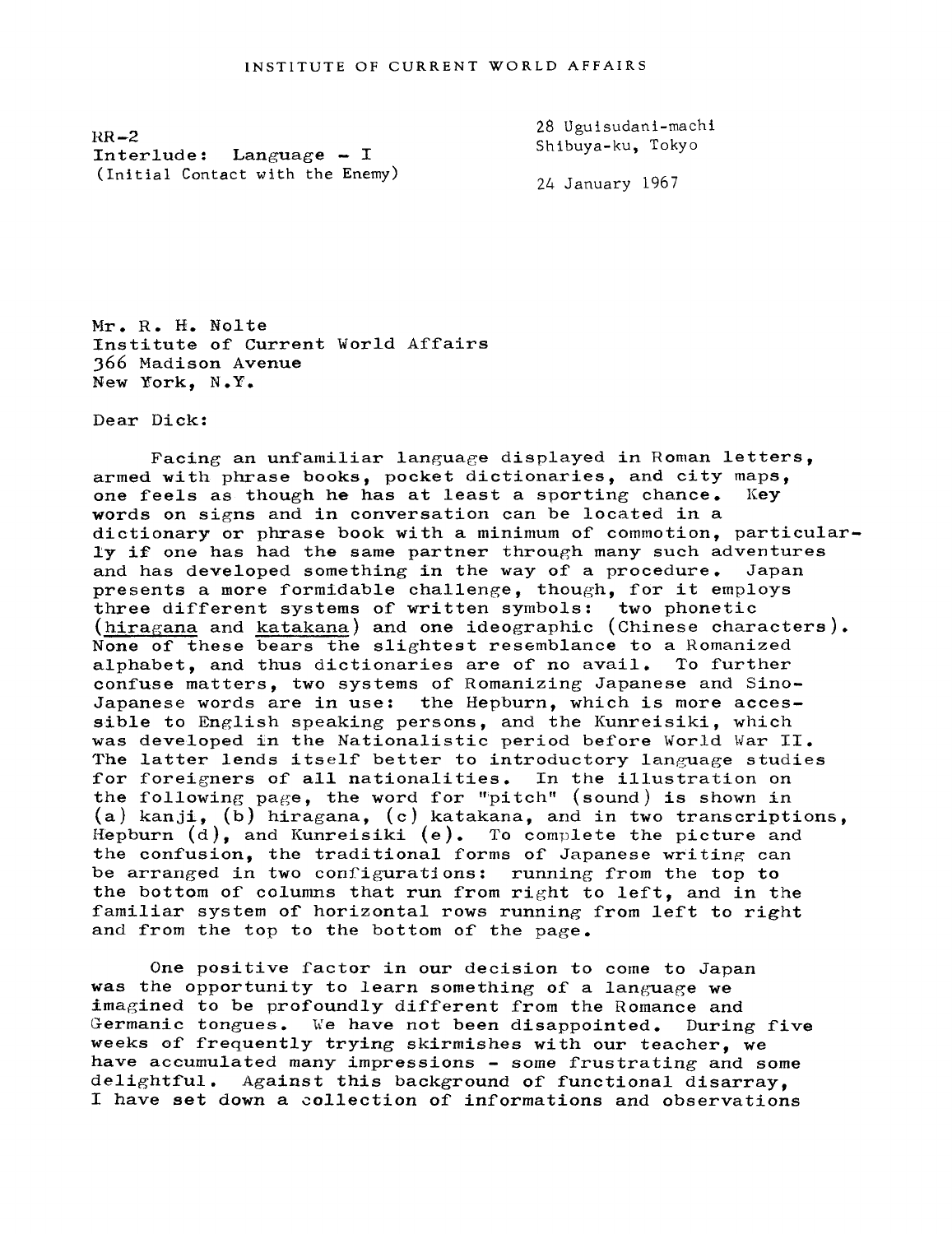

chōshi tyoosi

 $(d)$  (e)

Our initial interest in Japanese arose from the vague notion that fundamentally different ways of naming and constructing thoughts might reveal new perspectives, fresh ways of looking at familiar surroundings and events. The "linguistic-relativity hypothesis" (professional term for layman's conjecture) is by no means established, though frequently argued. Benjamin Lee Whorf has clearly defined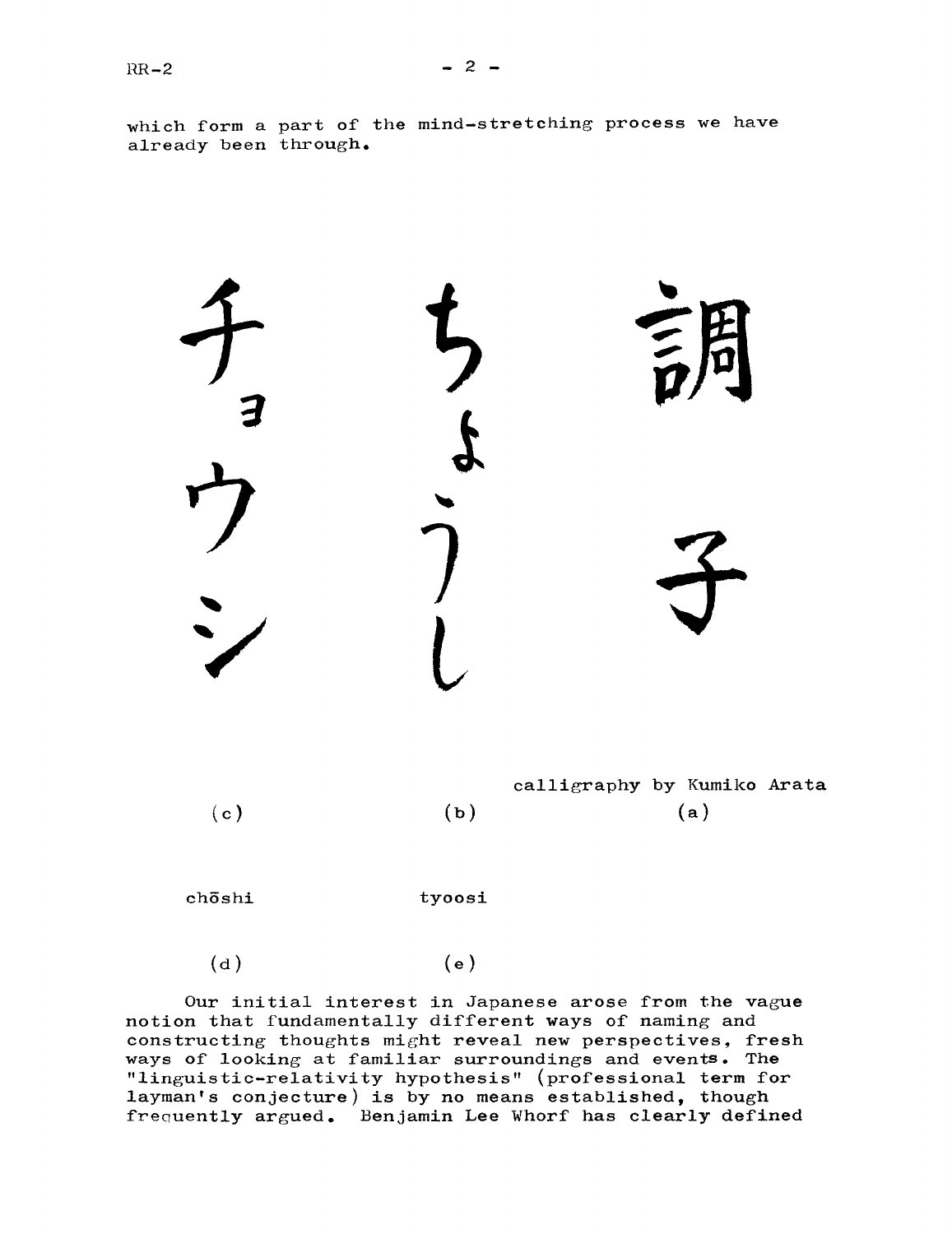## it in the following quote from Language, Thought, and Reality:

The background linguistic system (in other words, the grammar) of each language is not merely a reproducing instrument for voicing ideas but rather is itself the shaper of ideas, the program and guide for the individual's mental activity, for his analysis of impressions, for his synthesis of his mental stock in trade. The categories and types that we isolate from the world of phenomena we do not find there because they stare every observer in the face; on the contrary, the world is presented in a kaleidoscopic flux of impressions which has to be organized by our minds - and this means largely by the linguistic systems in our minds. We cut nature up, organize it into concepts, and ascribe significances as we do, largely because we are parties to an agreement to organize it in this Way'- an agreement that holds through our speech community and is codified in the patterns of our language.

J. B. Carroll, in Language and Thought, cites the existence of two forms of the verb "to be" in Spanish, ser and astar, depending on whether one recognizes a state of affairs as relatively permanent or as temporary. A more subtle parallel, in Japanese, also concerns the domain of the English "to be."  $Desu$  (a contraction of de arimasu) is used in cases where identification is involved: Reynolds-san wa gaikokujin desu ("Reynolds is a foreigner"). Arimasu alone is used in expressing inanimate existence, so that hon ga arimasu states the existence of a book  $(hon)$ . Literally, this statement translates into rather airy English: "there exists a book." Nothing about where or about about what. A different verb, imasu, is used for animate existence, and, again, separate forms cover the negative parallels. Negation, in Japanese, involves <sup>a</sup> complex of verb, adverb, and adjective modifications which make one cherish the simplicity of "no t."

There is also an enormous superstructure of honorifics, specifiers, and relative levels of politeness by which one can indicate his view of the status of persons and the relationships between them, and which, in turn, fixes clearly the speaker's status.<br>Different nouns, all covered by the English "father," are used<br>to denote one's own father, someone else's, or a respected older<br>man. The keen awareness the <u>ko-so-a-do</u> constructions. These four prefixes can be used with numerous stems to produce sets like the following: koko ("this place where I am"), soko ("that place where you are"), asoko ("this place where I am"), soko ("that place where you are"), asoko ("that place over there out of the reach of both of us"), and <u>doko</u> ("which place out of all those possible?"). While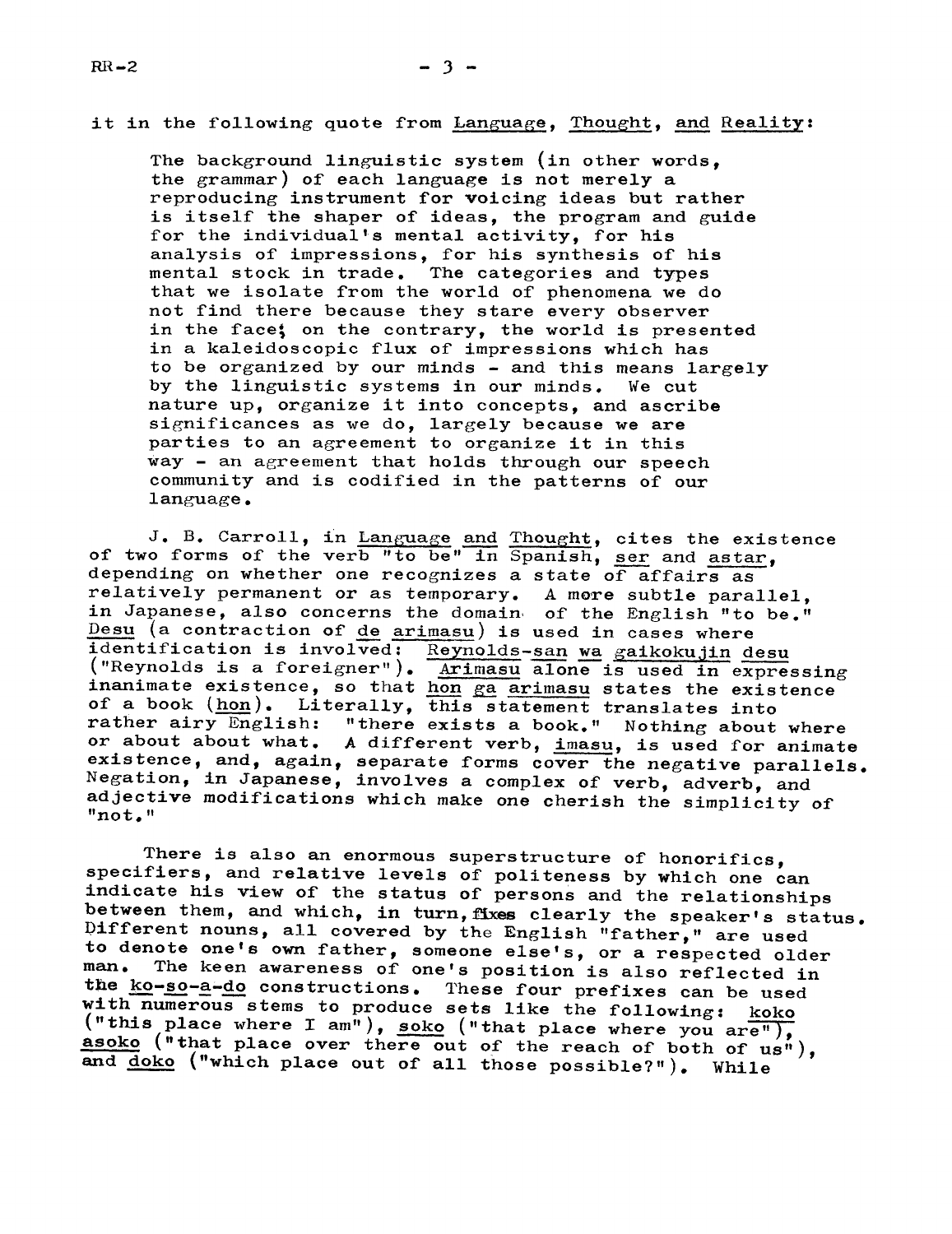sochira is the direction towards the person you are talking to, kochira is the direction towards oneself. Hence, to be properly  $\overline{vague}$  (and thereby gracious), one says not *Konohito* wa Iwasaki-san desu. ("This person is Mr. Iwasaki.") but rather Kochira wa Iwasaki-san desu, "In this direction is Mr. Iwasaki." The koso-a-do constructions force one to constantly gauge his position, for the Japanese are extremely precise about the distinctions. To request a taxi driver to stop koko is to risk being thrown from your seat as he attempts to stop on the spot where you were when you spoke

A source of often hilarious confusion is the pattern of question response. Telephone conversations in which one of us and a Japanese acquaintance are drawing on a meager arsenal of shared words sometimes degenerate into sequences not unlike the following: "no," "yes?", "no?", "yes?", ..."yes!", "no," ..."no?"<br>This arises from another feature of Japanese language and social structure: acute sensitivity to the niceties of interpersonal relationships. One may ask a negative question, in hopes of discovering some fact which is shrouded by their habitual politeness, for example, "You're not too busy today?" The answer comes back firmly, "Yes." He is agreeing with your implied assumption that he is not too busy - and not with the facts of the matter as we see them. The next steps in the clarification process go something like this: "You are too busy?", "No," "Oh, you're not," "Yes."' Lurking behind all this (which the Japanese also find entertaining) is a dictum which we quickly found commanding: keep the possible interests and desires of others constantly in mind. The pressure of continual awareness leads in some cases to automatic social functions, for example, the serving of tea just after one enters a house, no matter what time of day, since one may be cold or dry-throated.

In addition to relationships between persons, Japanese also specifies other aspects of experience quite exactly, aspects which English lightly brushes by. There are, for instance, a dozen nouns for "rain" depending on when and how it falls. But in other cases the language seems remarkably loose. There are no articles. definite or indefinite; personal pronouns are rare; and there is generally no distinction between singular and plural. This is not<br>to suggest that numbers are treated lightly. In addition to the to suggest that numbers are treated lightly. usual confusion over Japanese and Chinese pronunciations (each of which have particular applications), there is the matter of counters. If one is enumerating or referring to anything relatively long and thin, it is not sufficient to say, for instance, "one pencil." or "ten pencils." A suffix is attached to the number, adding the meaning "relatively long and thin thing." Hon is the counter in question, and it is irregular like most of them. Using Chinese numbers, one pencil is "ippon enpitsu, " two, "nihon enpitsu," ten pencils, "jippon enpitsu," and so on, though the numbers involved are actually  $\underline{\text{icht}}$  ("one"),  $\underline{\text{ni}}$  ("two"), and  $\underline{\text{ju}}$  ("ten"). One gains only temporary relief from the disclosure that the same counter is good for chimneys and even loaves of French bread. Nevertheless, as Carroll points out, all major languages include means of expressing useful distinctions "whenever it is truly critical. ''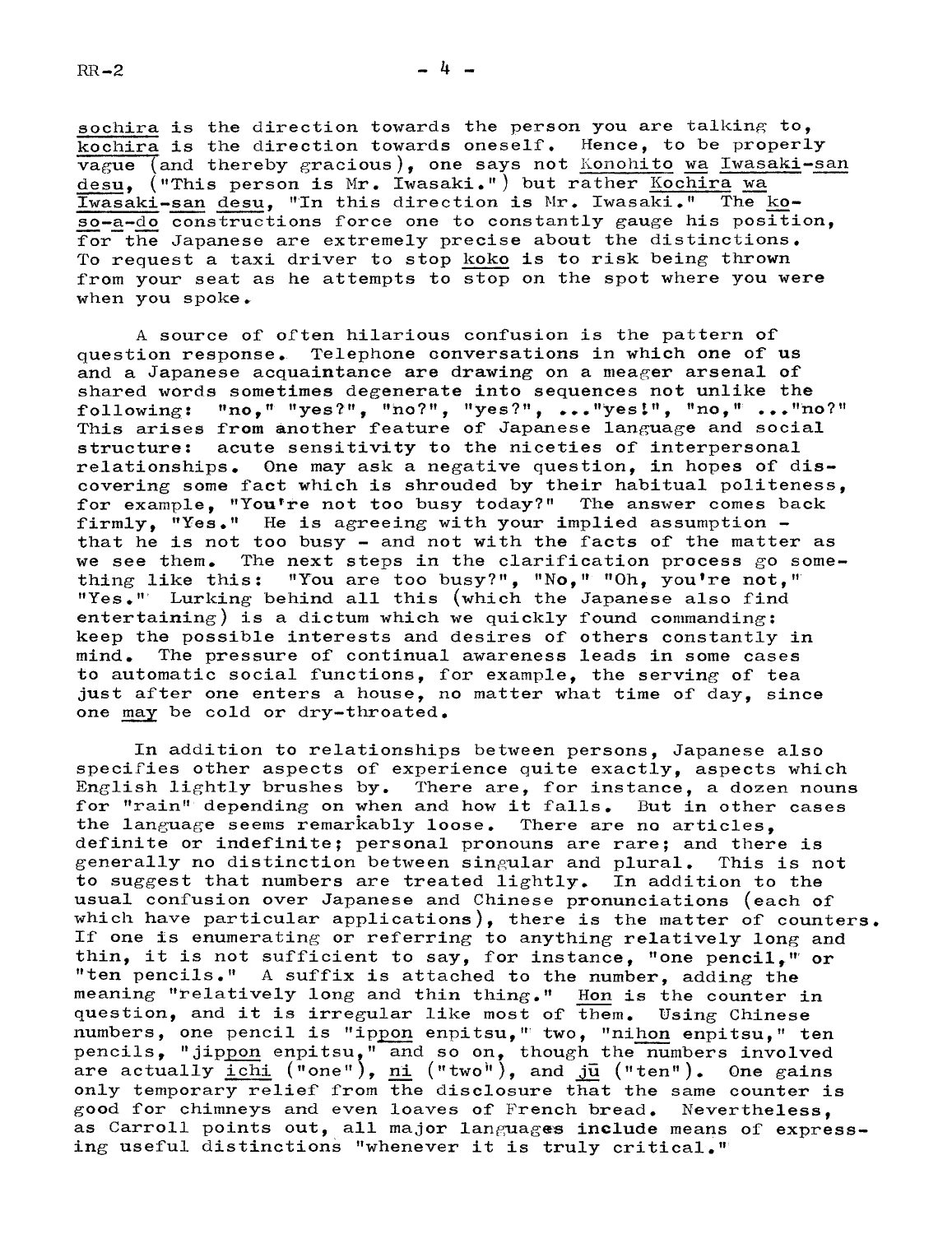On the evidence of written Chinese records, it appears that Japanese had <sup>a</sup> linguistic identity at least by the first century A.D. At that time Chinese provided a stimulus towards written language, and contributed phonetic and grammatical elements as well. The two languages, however, have totally different stems and an important distinction. In Chinese, word order illuminates word function, while in Japanese, objects and subjects are identified by means of particles. The adaptation of concrete counterparts (verbs, adjectives, nouns) presented no problems, but the particles did. The imported Chinese characters were used in three ways according to Joseph K. Yamagiwa writing in Twelve Doors to Japan: 1) original Chinese meanings with pronunciation adapted to the Japanese phonetic system, 2) symbols to stand for Japanese words with Japanese readings, and  $3)$  as abstract symbols for Japanese sounds. The last arose from the use of characters to stand for Japanese particles. The Chinese kanji whose sound most closely matched the sound of a Japanese particle was appropriated without regard for its original meaning - phonetically, in short. But regard for its original meaning - phonetically, in short. though the phonetic function of  $(3)$  gave way to hiragana and katakana,  $(1)$  and  $(2)$  produced a permanent confusion. There are often two or more pronunciations for the same character, or rather for each meaning of each character, since meaning may be multiple.

Japanese has proved flexible enough to expand its resources constantly on demand, by assimilation, and to overcome all of the weaknesses ascribed to it by critics such as Hajime Nakamura  $(\text{The ways of Thinking of Eastern Peoples})$ . Witness the level of scientific and social achievement which Japan has reached since finding release during the Meiji Era from its self-imposed isolation. But because of the phonetic limitations of the core language, assimilation has not always been easy. There are only five vowels (as compared with at least ll in English), and each of these has a wide phonetic range. The normal pattern of syllable construction is consonant-vowel (CV), and a syllable can never end with a consonant except in the case of "n" (a result of Chinese inroads). Allowing for the reduced pool of consonants, "milk" becomes miruku and "strike" becomes sutoraiku. In each case, the consonant clusters - which are  $r = \frac{1}{2}$  apanese - have been split. The two words above are examples of direct "transcriptions" from a foreign tongue, and this sort of borrowing from Western languages began as early as the 16th century. At other times, both past and present, the language takes shelter in Chinese roots to designate new concepts or objects. A fountain pen is known as mannenhltsu, literally "10,000-year Chinese brush," an enthusiast's appraisal to say the least.

Mathematically, there are severe limitations on the number of possible Japanese syllable sounds. In English the following types of syllable structure are in use:  $VC$ ,  $CV$ ,  $CCV$ ,  $CCVV$ ,  $CVC$ ,  $etc.,$  all of which can be used as word stems or components. In etc., all of which can be used as word stems or components. Japanese the practical limit is fixed through the existence of only one possibility, CV. Although there are now violations of this pattern, the generalization is valid. The almost invariable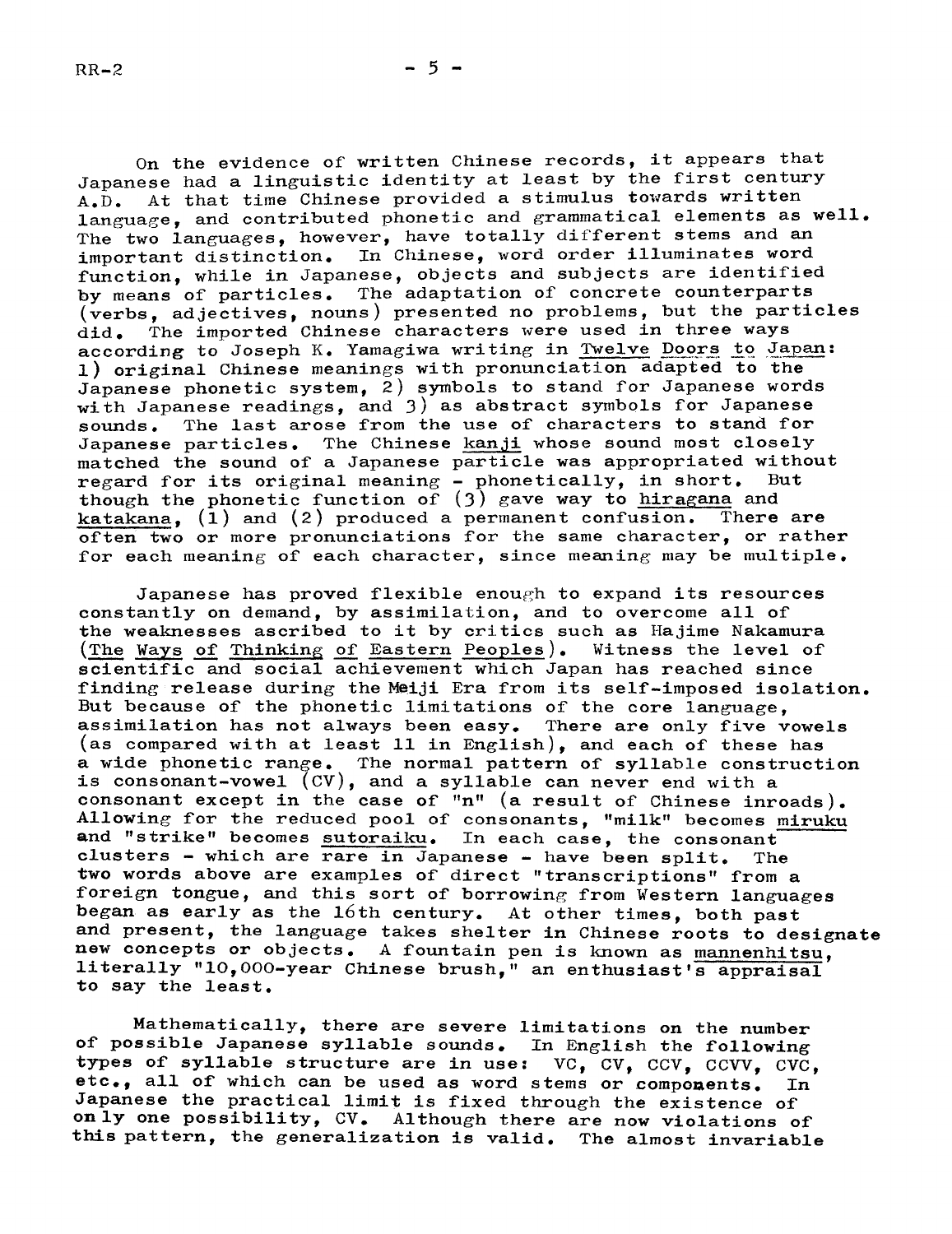$-6-$ 

pattern - CVCVCVCV - is reinforced by other principles including an equal time allotment for each syllable. In theory, this should result in a perfectly uniform sequence of very closely related sounds, all of which are unaccented (There are two intonational levels.). Over short spans, tatemono ("building"), it produces pleasing and facile excercises, but in the longer run, the problems mount, and one is faced with a "Peter-Piper-picked-a-peck-ofpickled-peppers" nightmare. As a starter, try Tabemono ya nomimono nado mo arimasu ("There are also foods, beverages, and so  $on.$ "). Remember that there are no breaks or pauses between words and no accents, theoretically. Careful listening to an example tape revealed the loop-hole. Though there are no settled or formal stress accents, such stresses are superimposed on what would otherwise be an undifferentiated stream of similar sounds, arranging them for purposes of a particular phrase, into groups of two, three, four, and five. Watashi no gakko wa ano yama no ue ni arimasu, or, "my school is on top of that hill over there," is delivered at a rapid pace by making use of the following pattern of stress groupings: WATASHI NO GA KOO WA ANO YAMA NO UE NI ARIN WATASHI NO GA KOO WA ANO YAMA NO UE NI ARIMASU.

Speech is permeated by a sense of rapid, underlying pulse which is articulated by groupings in two's, three's, four's, and five's, and by the occasional gaps produced by silent vowels and "doubled consonants." The pauses do not generally correspond to word divisions, of course. fhese aural features present certain obvious problems for the poet and dramatist  $-$  since rhyming is trivially simple, and pulse relentless - but they do provide an enormous range of potentially useful ambiguity. The exaggerated and stunningly sustained enunciation of actors in classical narration or drama dissipates the anticipated aural problem completely. For his part, the Japanese poet generally ignores rhyme and concentrates on numerical patterns of syllables and ambiguity. We have been told that it is difficult for the Japanese to grasp the flavor of rhyme at all, apart from sustained demonstrations in readings by a speaker mative to the language in question. As for ambiguity, it is frequently possible to read even the surface facts or narrative of a Japanese poem in more than one way, long before venturing into the subsurface implications.

Far from being poor in conceptual structure, as some have charged, the Japanese language demands and supports, by its surface of circumlocution, a complex web of awareness and consideration (Although this is not to say that it is well suited to logic as we think of it.). Psychologists have suggested that committing a thought too quickly to writing delays its full development. If the same holds true for spoken formulations, unuttered distinctions (necessarily made) should foster more thorough reflection. It is common to omit the subject from a sentence (particularly if it is human), although various clues such as honorifics are sometimes given. Confusion is increasing now, as the egalitarian outlook strikes down the use of honorifics; but